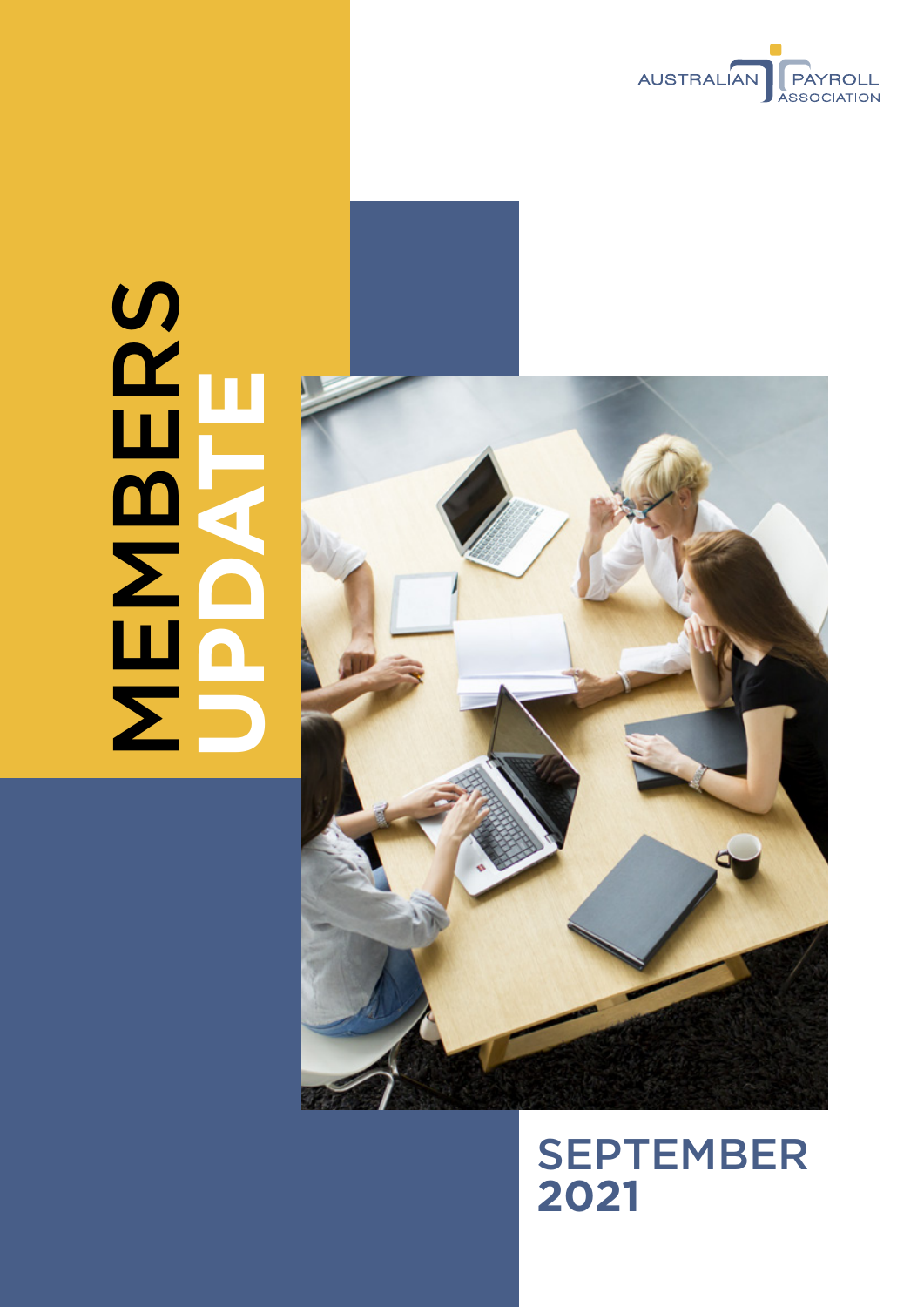

#### In this month's members update we look at:

- Temporary workplace flexibility in the Restaurant Award
- Annual Wage Review 1st September 2021
- QLD Public Holiday changes for Ekka
- Stapled Super
- Casual Conversion Deadline
- Casual Loading on Payslips
- Superannuation Guarantee Charge (SGC)

#### **Welcome to the September 2021 member's update**

September is a great time for Payroll to get back on track. Year end should be all finalised and with Spring in the air, it can mean new beginnings or a fresh start. Although some are in lockdown, this is a great time to call a payroll team meeting and go through this months Members Update.

This month we had a few similar queries come through the Helpdesk. They were in regards to Casual loading being shown separately on payslips and Superannuation Guarantee Charge statements. We also wanted to remind you of the Casual conversion changes that are due to be finalised toward the end of September. It is best that you work with your HR team and/or business leaders to make sure you meet the deadline.

Lastly, we want to invite you to an exclusive webinar with the ATO for our APA Members. It is definitely one that you will want the whole team to register for.

## Temporary workplace flexibility in the Restaurant Award

From 11 August 2021, there are new temporary flexibility provisions in the Restaurant Award. These are:

- simplified classifications for employees working under the Restaurant Award (Schedule AA)
- entitlements to exemption rates and an all-purpose allowance (Schedule R).

Both schedules apply from an employee's first full pay period on or after 11 August 2021.

Schedules AA and R will initially apply for 12 months. There will be a review into the operation of the Schedules after 9 months.

*[https://www.fairwork.gov.au/about-us/news-and-media-releases/website-news/temporary-workplace](https://www.fairwork.gov.au/about-us/news-and-media-releases/website-news/temporary-workplace-flexibility-in-restaurant-award)[flexibility-in-restaurant-award](https://www.fairwork.gov.au/about-us/news-and-media-releases/website-news/temporary-workplace-flexibility-in-restaurant-award)*

## Annual Wage Review 1st September 2021

Fair Work Commission announced a 2.5% increase to pay rates in the Retail Award. The new minimum rates in the Retail Award start from the first full pay period on or after 1 September 2021.

You can now find these new rates in the Fairwork *[Pay Calculator](https://calculate.fairwork.gov.au/findyouraward)* and their *[Pay guides](https://www.fairwork.gov.au/pay/minimum-wages/pay-guides)*.

While most award rates increased in July, there are still several awards that are increasing from 1 November 2021. For a list of awards that are increasing in November go to *[Annual Wage Review 2021](https://www.fairwork.gov.au/about-us/news-and-media-releases/website-news/annual-wage-review-2021#when-does-the-increase-start)*.

## QLD Public Holiday changes for Ekka

The Ekka is Queensland's largest annual event and your greatest chance throughout the year to find out what life on the farm is really about.

Ekka 2021 was cancelled due to the Covid 19 Lockdowns and the public holiday was postponed to *Friday the 29 October 2021*.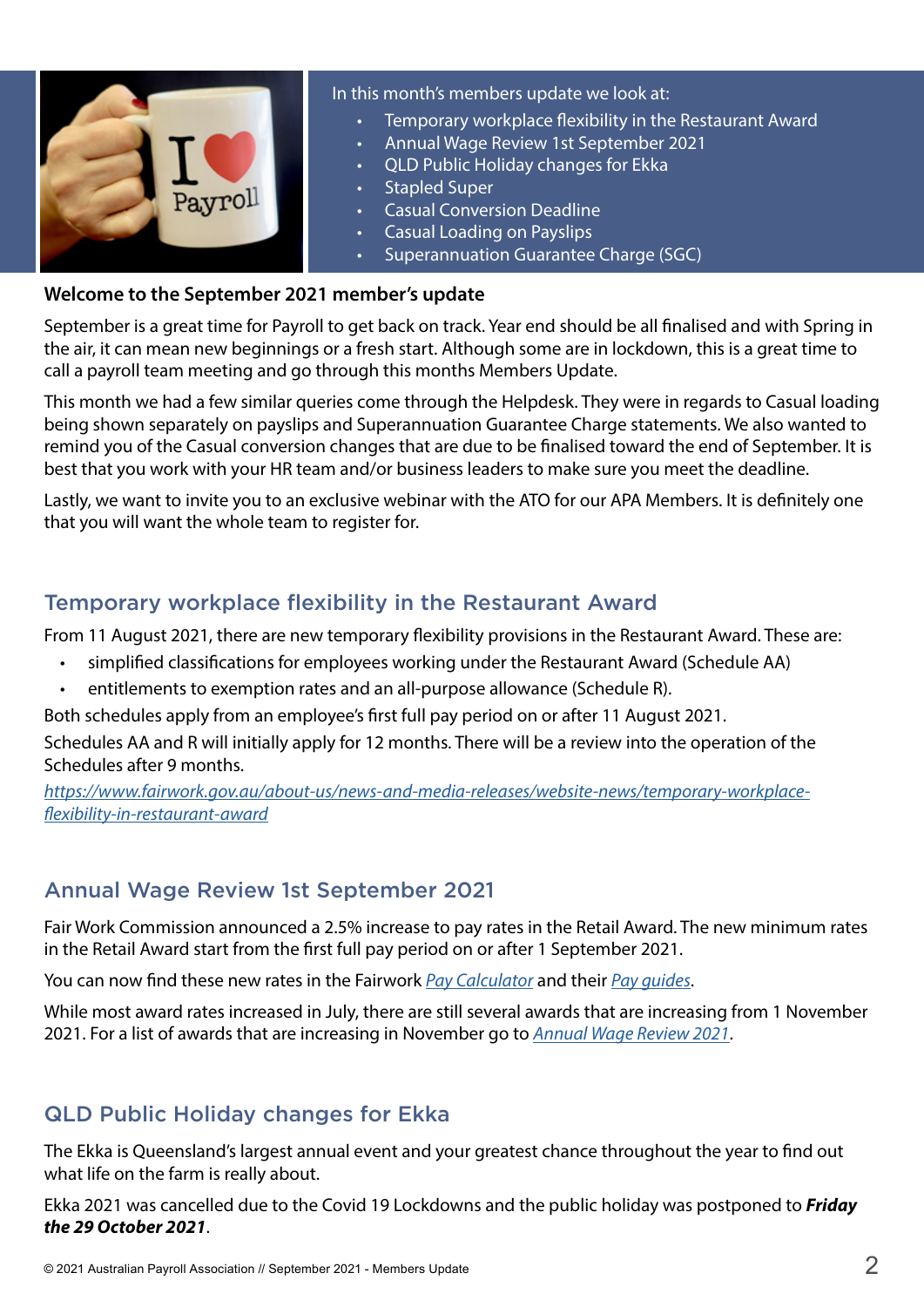#### Stapled Super

From 1 November 2021, if you have new employees start you may have an extra step to take to comply with choice of fund rules if they don't choose a super fund. You may now need to request their 'stapled super fund' details from the ATO.

Action Now: To make sure you're ready to request stapled super fund details, check and update the access levels of your authorised representatives in ATO online services. This will also protect your employees' personal information.

If an employee does not select a choice of Super from the 1st November 2021, you or your authorised representative need to:

- 1. Log into ATO online services.
- 2. Enter your employee's details, including their:
	- TFN an exemption code can be entered where an employee cannot provide their TFN, but this could result in processing delays
	- full name including 'other given name' if known
	- date of birth
	- address (residential or postal), if TFN not given.
- 3. Receive the response on-screen in online services. The ATO will notify your employee of the stapled super fund request and the fund details they have provided.

You can find further information here *[https://www.ato.gov.au/Business/Super-for-employers/Setting-up-super](https://www.ato.gov.au/Business/Super-for-employers/Setting-up-super-for-your-business/Offer-employees-a-choice-of-super-fund/Request-stapled-super-fund-details-for-employees/)[for-your-business/Offer-employees-a-choice-of-super-fund/Request-stapled-super-fund-details-for-employees/](https://www.ato.gov.au/Business/Super-for-employers/Setting-up-super-for-your-business/Offer-employees-a-choice-of-super-fund/Request-stapled-super-fund-details-for-employees/)*

## Casual Conversion Deadline

#### *Reminder that the Casual transition deadline is coming up on the 27th of September.*

If you have casual employees, you need to review existing casual conversion offers and acceptance processes and documentation to make sure that they reflect the NES entitlements.

- 1. Before the 27th of September identify all casual employees hired before 27th March 2021.
- 2. Determine who is eligible to be offered casual conversion
- 3. If an employee is eligible, employers should issue a written offer to convert employment.
- 4. If an employee is not eligible or the employer has reasonable grounds not to make an offer, you must write to the employee providing an explanation as to why the offer is not being made.

To make this process easier you might want to store new casuals' conversion review dates in your payroll system to make sure that you are monitoring when they are due to be reviewed.

To refresh the requirements, please watch the April Members Webinar.

*<https://austpayroll.com.au/members-webinar/apr2021/>*

## Casual Loading on Payslips

We have had a few questions in regards to Casual Loading being shown separate to the Ordinary hourly rate on an employee's payslip. Fairwork state;

*'Any loadings (including casual loading), allowances, bonuses, incentive-based payments, penalty rates or other paid entitlements that can be separated out from an employee's ordinary hourly rate. For example, a note could be included on a pay slip that the hourly rate incorporates the relevant casual loading.'*